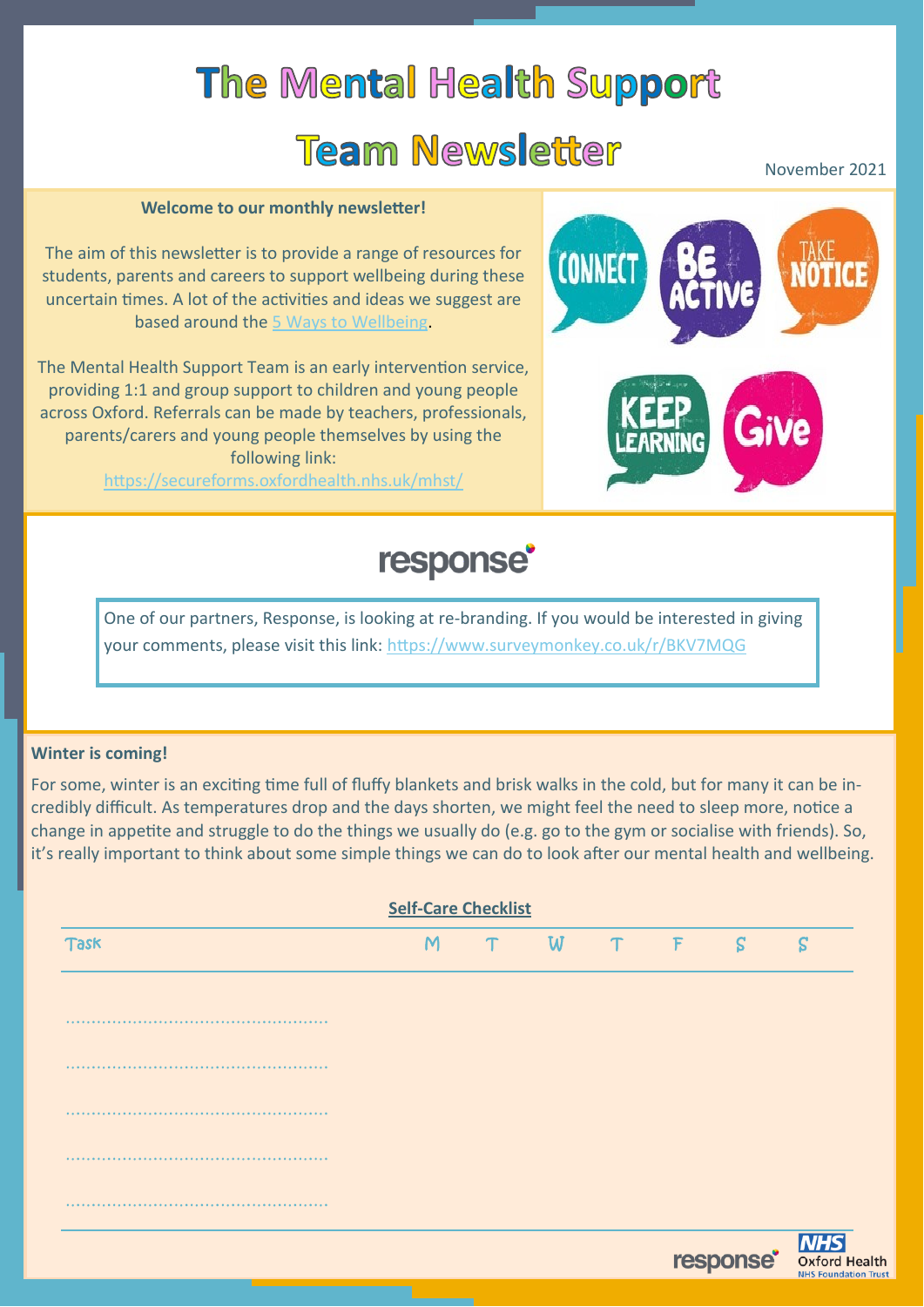## The Mental Health Support Team Newsletter